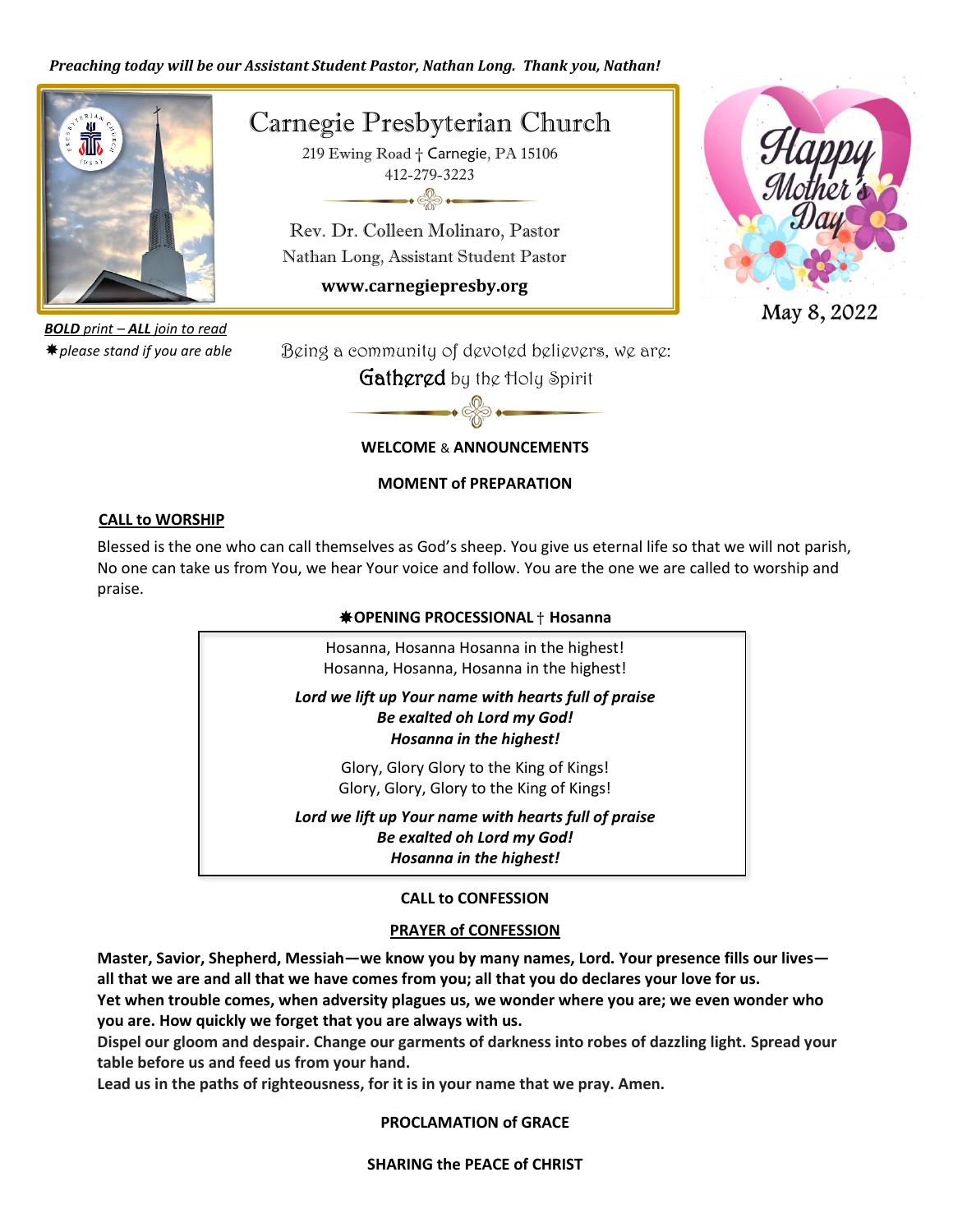#### **GLORIA PATRI**

## **Glory be to the Father, and to the Son, and to the Holy Ghost; as it was in the beginning, is now and ever shall be, world without end. Amen.**

## Growing in faith

#### **PRAISE SONG** † **You Are My King (Amazing Love)**

I'm forgiven because You were forsaken I'm accepted, You were condemned I'm alive and well, Your Spirit is within me Because You died and rose again

I'm forgiven because You were forsaken I'm accepted, You were condemned I'm alive and well, Your Spirit is within me Because You died and rose again

 *CHORUS: Amazing love, how can it be That You, my King, should die for me? Amazing love, I know it's true It's my joy to honor You In all I do, To honor You*

> I'm forgiven because You were forsaken I'm accepted, You were condemned I'm alive and well, Your Spirit is within me Because You died and rose again

## *CHORUS*

You are my King You are my King Jesus, You are my King You are my King

 *CHORUS – sing twice*

In all I do, To honor You, In all I do, To honor You, In all I do, Let me honor You.

## **R O S A & F R I E N D S**

#### **PRAYER of ILLUMINATION**

**SCRIPTURE**

John 10: 22-30

#### **SERMON**

Jesus' Flock *Nathan Long, Assistant Student Pastor*

| Verse 1                                  | <b>HYMN</b> † Blessed Assurance<br>Verse 2 | Verse 3                                     |
|------------------------------------------|--------------------------------------------|---------------------------------------------|
| Blessed assurance, Jesus is mine!        | Perfect communion, perfect delight,        | Perfect submission, all is at rest.         |
| Oh, what a foretaste of glory divine!    | visions of rapture now burst on my sight.  | I in my Savior am happy and bless'd,        |
| Heir of salvation, purchase of God,      | Angels descending bring from above         | watching and waiting, looking above,        |
| born of his Spirit, washed in his blood. | echoes of mercy, whispers of love.         | filled with his goodness, lost in his love. |
| This is my story, this is my song,       | This is my story, this is my song,         | This is my story, this is my song,          |
| praising my Savior all the day long.     | praising my Savior all the day long.       | praising my Savior all the day long.        |
| This is my story, this is my song,       | This is my story, this is my song,         | This is my story, this is my song,          |

*praising my Savior all the day long.*

*praising my Savior all the day long.*

**HYMN** † **Blessed Assurance**

*praising my Savior all the day long.*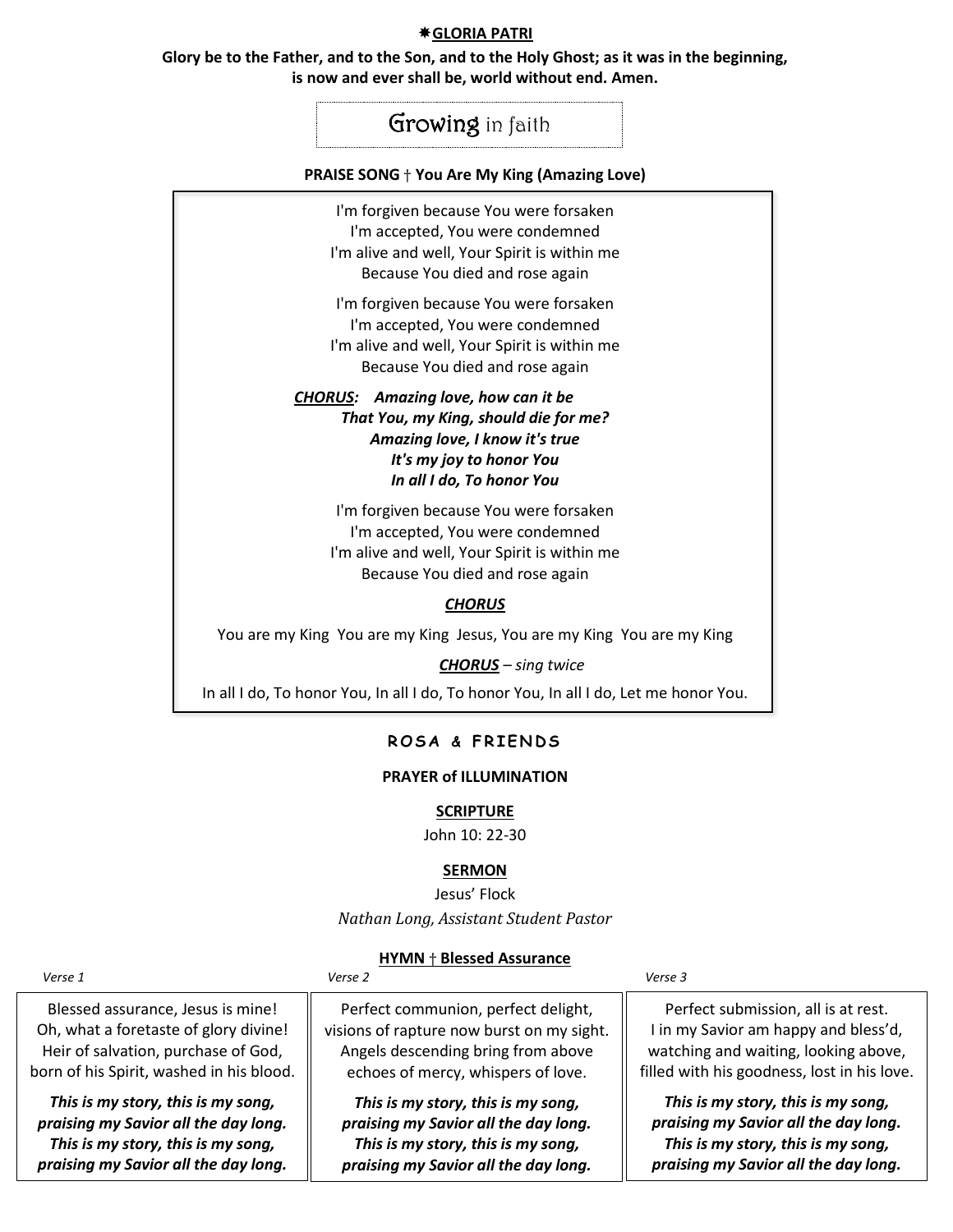## **PRAYERS of the PEOPLE with LORD'S PRAYER**

**Our Father, who art in heaven hallowed be thy name, thy kingdom come, thy will be done on earth as it is in heaven. Give us this day our daily bread; and forgive us our debts, as we forgive our debtors; and lead us not into temptation but deliver us from evil. For thine is the kingdom, and the power, and the glory, forever. Amen.**



## **OFFERING of OUR LIVES** & **GIFTS**

## **DOXOLOGY**

**Praise God from whom all blessings flow. Praise Him all creatures here below. Praise Him above the heavenly hosts. Praise Father, Son, and Holy Ghost. Amen**

## **PRAYER of DEDICATION**

## **CLOSING PRAISE SONG** † **He is Exalted**

| He is exalted the King is exalted on High<br>I will praise Him<br>He is exalted forever exalted<br>And I will praise His name                            |
|----------------------------------------------------------------------------------------------------------------------------------------------------------|
| He is the Lord<br>Forever His truth shall reign<br>Heaven and Farth<br>Rejoice in His holy name<br>He is exalted the King is exalted on high             |
| He is exalted the King is exalted on High<br>I will praise Him<br>He is exalted forever exalted<br>And I will praise His name                            |
| He is the Lord<br>Forever His truth shall reign<br>Heaven and Farth<br>Rejoice in His holy name<br>He is exalted the King is exalted on high<br>(repeat) |
| He is exalted the King is exalted on high                                                                                                                |

## **CHARGE** & **BLESSING**

#### **SENDING** † **Halle Halle**

 Halle, Halle, Hallelujah Halle, Halle, Hallelujah Halle, Halle, Hallelujah Hallelujah, Hallelujah!

Carnegie Presbyterian Church is a caring and serving community of devoted believers in Jesus Christ called to inspire and nurture the spiritual health and physical well-being of our neighboring communities.

*please stand if you are able*